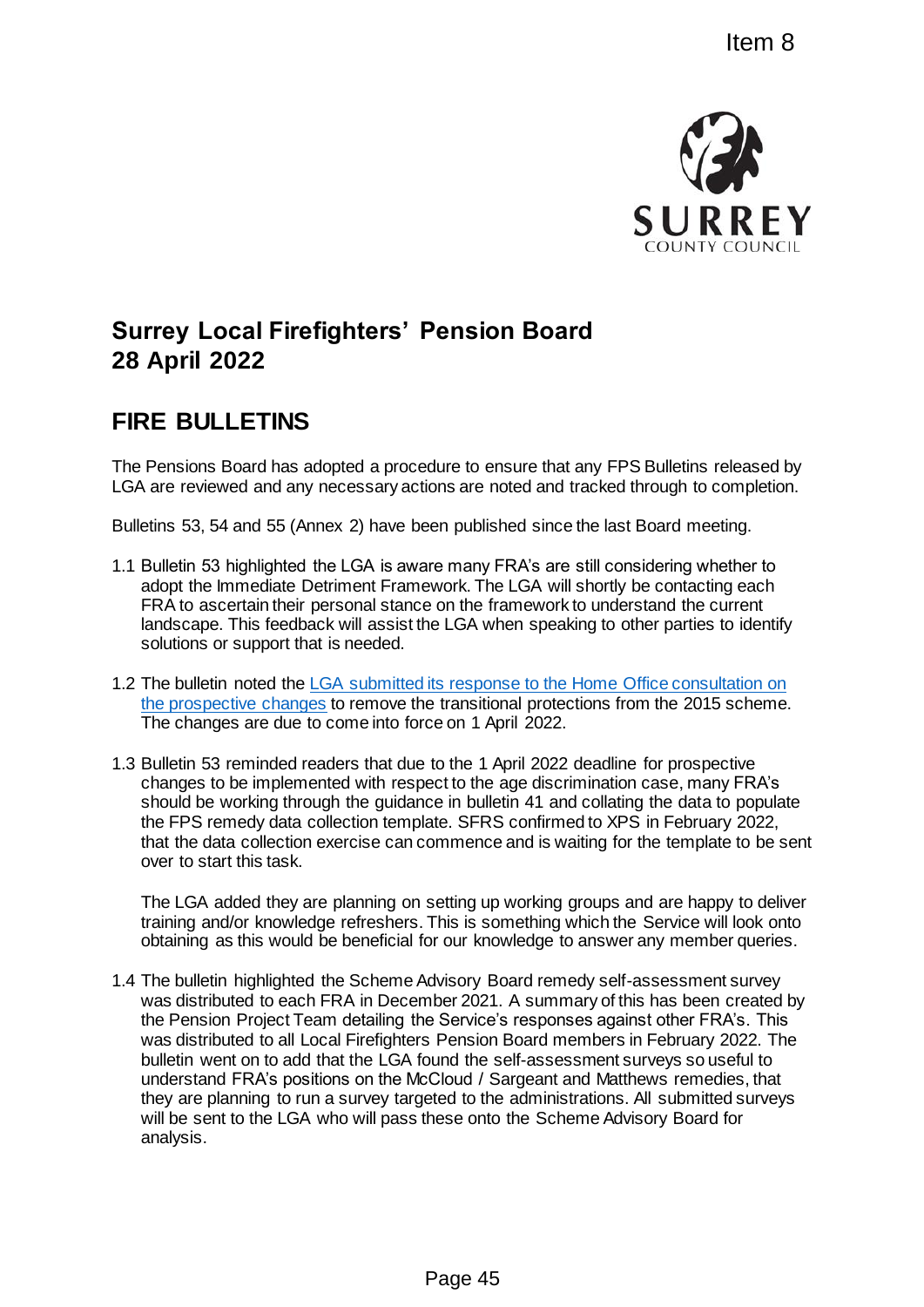1.5 The bulletin confirmed the [SAB submitted its response to the consultation](https://www.fpsboard.org/images/PDF/Consultations/HO-consultation-prospective-remedy-FPS-SAB-response-2-January-2022.pdf) on the prospective changes to the pension scheme regulations which are due to come into force on 1 April 2022. This response will be interesting for the Pension Project Team to see the SAB's views.

1.6 Bulletin 53 confirmed the SAB budget for 2021/2022 has been approved by the minister and the invoicing process has started. The invoicing process is based on the shared agreement FRA's made in 2014 to fund a technical adviser post to support FRAs with their understanding and management of the Firefighters' Pension Schemes. The employers' voluntary subscription is included in the final levy. The total levy for the 2021-22 year will be £9.16 per firefighter, which is calculated at £6.88 for the SAB and £2.28 for employers. The first stage of the process is for FRAs to provide a valid purchase order number, stating the number of employees eligible to join one of the Firefighters' Pension Schemes as of 1 April 2021, using the form provided with the letter sent to FRA's on 11 January 2022.

1.7 The bulletin highlighted FRA's are able to respond to the Department for Work and Pensions (DWP) consultation on the Pensions Dashboard Regulations. The consultation is voluntary and is open until 13 March 2022. The SAB provided links to their responses to the consultations in [2019](https://www.fpsboard.org/images/PDF/Consultations/DWPdashboard280119.pdf) and [2021](https://www.fpsboard.org/images/PDF/Consultations/FPS-SAB-response-to-PDP-staging-call-for-input-9-July-2021.pdf) on this topic as a reference point for FRA's. DWP is hosting a series of webinars connected to the consultation to help stakeholders form their responses. FRAs can register for the webinars on the [PDP webpage publicising the](https://www.pensionsdashboardsprogramme.org.uk/2022/01/31/dwp-consultation-regulations-pensions-dashboards-pdp-standards/)  [consultation.](https://www.pensionsdashboardsprogramme.org.uk/2022/01/31/dwp-consultation-regulations-pensions-dashboards-pdp-standards/) The Pensions Project team has had conversations on this topic in their steering group meetings and service meeting with XPS Administration.

1.8 Readers were informed of a dismissed judicial review which challenged the McCloud ruling brought by the Police Superintendents' Association (PSA). The PSA challenged the legality of the consultation remedying the discrimination identified in the McCloud judgment in the unfunded public service schemes and the decision to close the legacy schemes on 1 April 2022.

The Court upheld some aspects of the PSA's claims and found that the Government had not given clear conscientious consideration to the consultation responses before deciding to close the legacy schemes on 1 April 2022 and that parts of the public sector equality duty was breached. The Court decided against granting relief as it found it highly likely that the Government would have made the same decisions if the breaches had not occurred. This may explain the reason for the delay in information being sent to FRA's in relation to the McCloud / Sargeant case.

1.9 Bulletin 53 reminded readers of the [HMRC newsletter/bulletin which was released on 17](https://www.gov.uk/government/publications/pension-schemes-newsletter-136-january-2022/pension-schemes-newsletter-136-january-2022)  [January 2022.](https://www.gov.uk/government/publications/pension-schemes-newsletter-136-january-2022/pension-schemes-newsletter-136-january-2022) The newsletter contained articles on:

- Relief at source notification of residency status report for 2022 to 2023
- Normal minimum pension age (NMPA)
- Extension to some of the temporary changes to relief at source processes
- Maintaining qualifying recognised overseas pension schemes (QROPS) status
- Pension flexibility statistics
- Managing Pension Schemes service
- Scheme Pays reporting

The newsletter provides the Pensions Project Team the chance to gain some further information on the above points.

1.10 Finally the bulletin reminded FRA's that from Mid-March 2022, they will no longer be able to submit their Accounting For Tax returns via the Pension Schemes Online Service. Instead for returns reporting from 1 January 2022, FRA's need to migrate their pension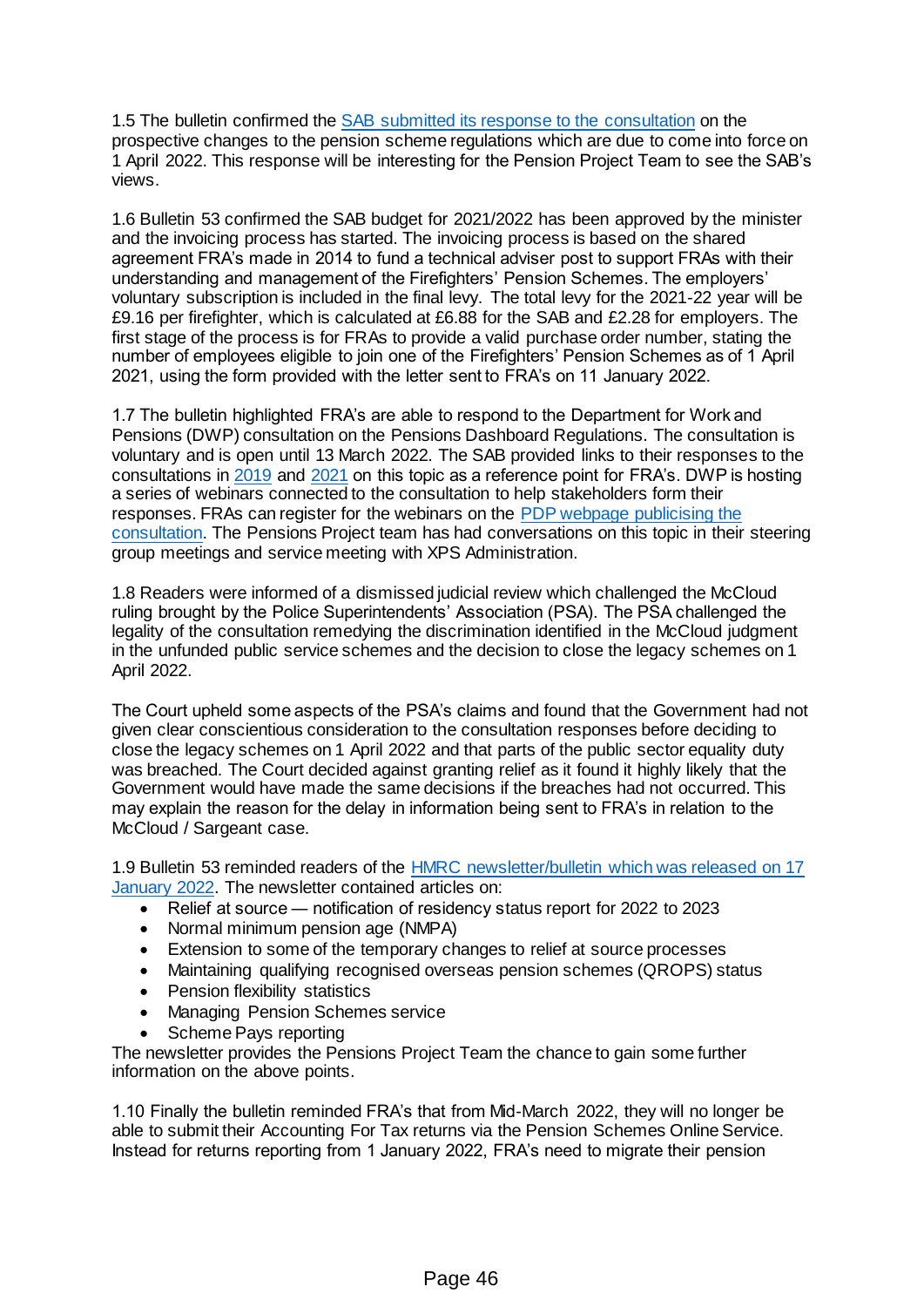scheme in time to the Managing Pension Schemes service, and compile and submit their AFT by the 15 May 2022 deadline.

2.1 Bulletin 54 commenced by confirming the position on the Immediate Detriment Framework (IDF), remains the same. The LGA is continuing to press the government for further advice and is aware similar issues are arising across other public service schemes. The LGA also approached FRA's to provide their position on the IDF and barriers they are encountering via a short survey. The Pensions Project Team completed this on 24 February 2022 ahead of the 28 February deadline 2022.

2.2 The Pensions Project Team at SFRS were reminded of the recent Pension Ombudsman ruling (P25374), that all FRA's should ensure they have an abatement policy in in place. This was due to a FRA identifying an re-employed pensioner should have been abated on employment and was not. The FRA sought to recover the over payment of pension, however the member challenged this as they believed the FRA had a duty of care to alert them at the outset that their pension would be abated. Whilst the Ombudsman determined the FRA didn't have an additional duty of care other than to provide the correct information, the complaint was partially upheld due to the extent the FRA did not follow a reasonable process when exercising their discretion under rule K4 of FPS 1992. The LGA confirmed the legal advice from the SAB stated FRA's should consider changing their policy on blanket abatement to allow discussion of individual circumstances, so proper consideration is taken when agreeing whether abatement should apply. It is also recommended that FRAs formally document each decision to evidence that they have made an informed decision. An abatement policy has been highlighted by the team as being required and is in place to be written by end of June 2022.

2.3 The Bulletin detailed the actions FRA's must take imminently with relation to all members transitioning to the FPS 2015 pension scheme. This included:

- All payslips stating the correct scheme the employee is contributing
- Informing all members they will now be part of the FPS 2015
- Communicating to members that their contribution rates may change due to the transition to the FPS 2015 scheme.

All members were contacted the week commencing 14 March 2022 in relation to the second point. As a side note, the contribution bands themselves have not changed, however the move from a legacy scheme to the FPS 2015 scheme may mean member contribution rate to their pension will change.

2.4 In addition to communicating to members their pension scheme will be transferred to the FPS 2015 scheme, FRA's were encouraged in Bulletin 54 to inform members who are identified to lose their lifetime allowance protection due to the transition on 1 April. The Pensions Project Team received confirmation from XPS Administration that no members would lose their protection.

2.5 Bulletin 54 reminded all FRA's to submit their responses to the administrator selfassessment survey. The survey was emailed directly to administrators on 24 February 2022. The survey aimed to ascertain FRA's preparations made in relation to the implementation of the age discrimination remedy as well as their readiness for Matthews and Pension Dashboards.

2.6 The Bulletin informed readers of an action from the SAB meeting on 30 September 2021, whereby a suite of illustrative members scenarios in relation to McCloud / Sargeant remedy needs to be provided. As a result Barnet Waddingham was appointed to deliver this work. The first part of the work was the creation of a myth busting fact sheet. This was shared with FRA's in February. The Pensions Project Team shared this with its members on 18 February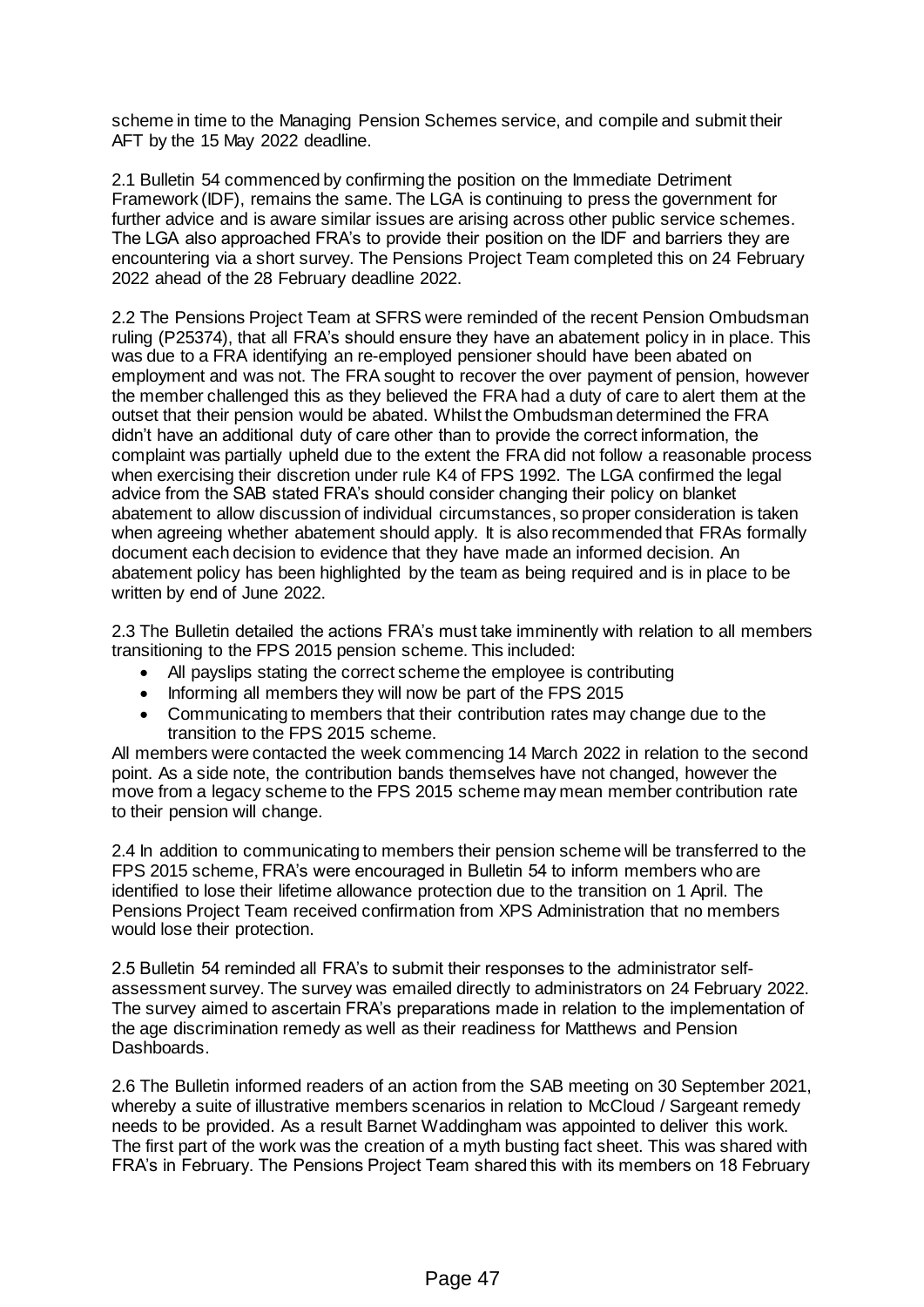2022 via the SFRS Newsletter and again as part of the communications to active members on the transition to the FPS 2015 scheme, in the week of 14 March 2022.

2.7 The LGA expressed in Bulletin 54 further concerns it holds on the proposed staging deadline of April 2024 for public service pension schemes including FPS, to be available on the Pensions Dashboard. The LGA will be responding on behalf of the LGA and SAB that the deadline is a concern due to the pressures FRA's face to have the data available, as well as the McCloud remedy regulations only coming into force 6 months before (October 2023). The Matthews second options exercise is also expected to be underway throughout Q3 2023/2024 too. The Pensions Project Teams recognises many members may be disappointed their pensions may not be on the dashboard until a later date if the recommendations expressed by the LGA are taken on board. However it will mean that when the pensions are available, they will reflect McCloud and accurately display their pension, so a greater benefit and confidence in the dashboard will be gained.

2.8 Bulletin 54 confirmed on 9 February 2022, the DWP launched a call for evidence to gather views for the review on pension state age. The review takes place every six years and the DWP asks a variety of parties including members of the public, for their stance on the following areas:

- Intergenerational fairness
- Notice periods for State Pension age changes
- Changes in working patterns
- Predicted future changes to the workplace
- Sustainability and affordability
- Options for taking into account differences in circumstances when setting State Pension age
- What metrics should be considered to determine State Pension age.

These will all help the government on what to consider when setting the state pension age in the future.

2.9 The bulletin highlighted the threshold for employees to be automatically enrolled into a workplace pension scheme has remained at £10,000 for 2022/23.

3.1 Bulletin 55 commenced to confirm the Home Office published its consultation response on prospective remedy and a frequently ask questions document. The consultation confirms the changes to the pension scheme regulations to remove the transitional protections from legacy schemes to FPS 2015, and provide provisions for an ill health (IH) underpin. A further consultation will take place later in the year to work through the retrospective remedy requirements and finalise the deferred choice underpin (DCU). The ill health underpin ensure that members who are in the process of retiring due to IH are not left in a less favourable position should the process have concluded prior to 1 April. The Service can confirm those who are in the process of going through the IH process have been recorded so their pensions are not negatively impacted.

3.2 The bulletin highlighted the MoU was drafted and signed by the required parties and shared to FRA's in March with respect to the Matthews case and the second options exercise. It confirmed the time period the Home Office has until the second options exercise needs to open (September 2023), and the deadline when FRA's need to complete the tasks for all affected members (18 months from the date the legislation comes into force). The next steps for FRA's to complete prior to the second options exercise were reconfirmed in the bulletin and the Service can confirm these are in progress.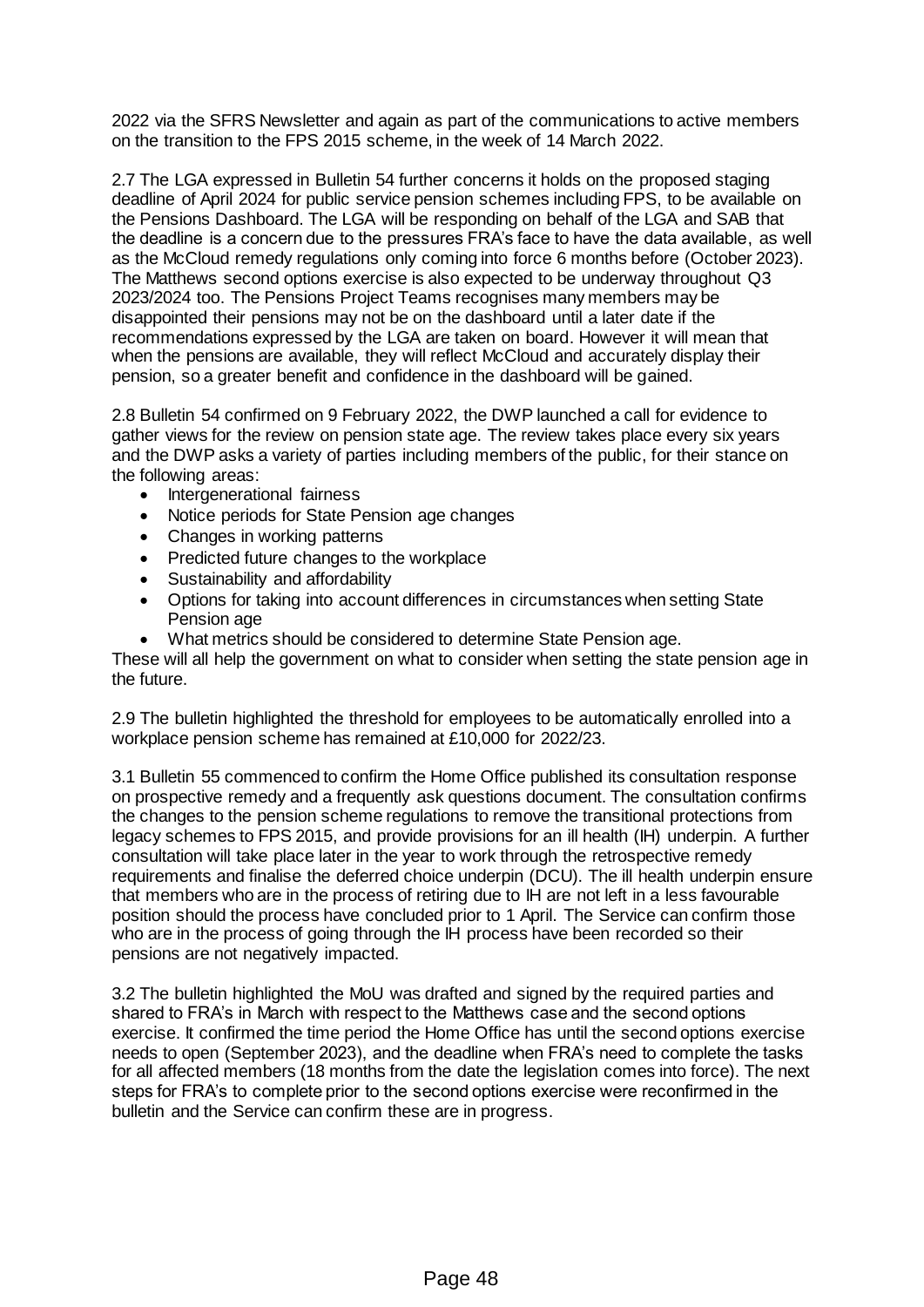3.3 Bulletin 55 informed readers of a further letter to send to protected members following on from the transition to FPS 2015 from 1 April 2022. A template was provided by the LGA which the Service will send out accordingly by the end of April 2022.

3.4 Readers were notified of contingent decisions specific to optant outs. Due to the introduction of FPS 2015 and the changes made to it, some firefighters chose to opt out of the pension scheme rather than transition into FPS 2015. The government has recognised in its Public Service Pensions consultation response that some members may not have opted out if they knew they could continue their legacy scheme during the remedy period. A final policy on this has not yet been finalised, however FRA's are urged to note this matter for when actions need to be taken.

3.5 The bulletin provided a comprehensive breakdown on contingent decisions: "contingent decisions only cover the remedy period (1 April 2015 to 31 March 2022). This means that should a member remain opted out beyond 1 April 2022 they may, under retrospective legislation, be given the option to buy back their opted-out service which occurred during the remedy period. However, it is unlikely that regulations will permit them to buy back service after 31 March 2022. This could therefore mean that their pension would remain deferred with a payment age of 60 for FPS 1992 and 65 for FPS 2006 (special members have a deferred payment age of 60), regardless of whether they buy back the opted-out service during the remedy period.

We understand that some members have indicated that they want to buy back their optedout service for the remedy period, as they want to retire as an active member. If this is the case, members should speak with their pension/payroll department and arrange to be opted back into the FPS on or before 1 April 2022."

3.6 Bulletin 55 highlighted the final outcome of the [cost control element of the 2016 valuation](https://www.fpsregs.org/images/Valuation/FPS-England-cost-cap-valuation-2016-final-report.pdf) for the FPS in England was published and confirmed a breach to the cost cap ceiling of 14.6%. The report concludes the 2016 valuation is not used to set the employer contribution rates and any changes from the 2020 valuations will take effect in 2024. The bulletin provided a background on this topic whereby in 2021 the government announced proposed changes to the Cost Control Mechanism (CCM) to be implemented in time for the 2020 valuations. These changes will not affect 2016 valuations as the government found it inappropriate to reduce member benefits if the CCM was not working as intended. If any breaches are reported for the 2016 valuations, the government has confirmed these will be waived.

3.7 The bulletin reminded FRA's to work towards submitting audited 2020/21 and unaudited 2021/22 pensions income/expenditure data as part of this year's top up grant claim via the new DELTA online system. The Service can confirm it is aware of this and the deadlines. The bulletin also noted the comparison checks FRA's should make when submitting to DELTA.

3.8 Bulletin 55 highlighted the Scheme Advisory Board (SAB) has received a [response](https://www.fpsboard.org/images/PDF/Correspondence/HMT-response-to-SAB-on-immediate-detriment-23-March-2022.pdf)  [from HMT](https://www.fpsboard.org/images/PDF/Correspondence/HMT-response-to-SAB-on-immediate-detriment-23-March-2022.pdf) which outlined the factors behind the withdrawal of the MoU for the Immediate Detriment framework. The response highlights that "Section 61 of the Equality Act 2010 does not, in HMT's opinion, allow for amendment of a member's tax position. The response details several tax complexities which have been identified and will be dealt with through legislation."

3.9 Readers were informed that the Public Service Pensions and Judicial Offices Bill (PSPJO) received Royal Assent on 10 March 2022, thus becoming an act (PSPJOA 2022). This will come into force on 1 April 2022. The PSPJOA 2022 legislation confirms the means the government will remove the age discrimination as identified by the courts when the 2015